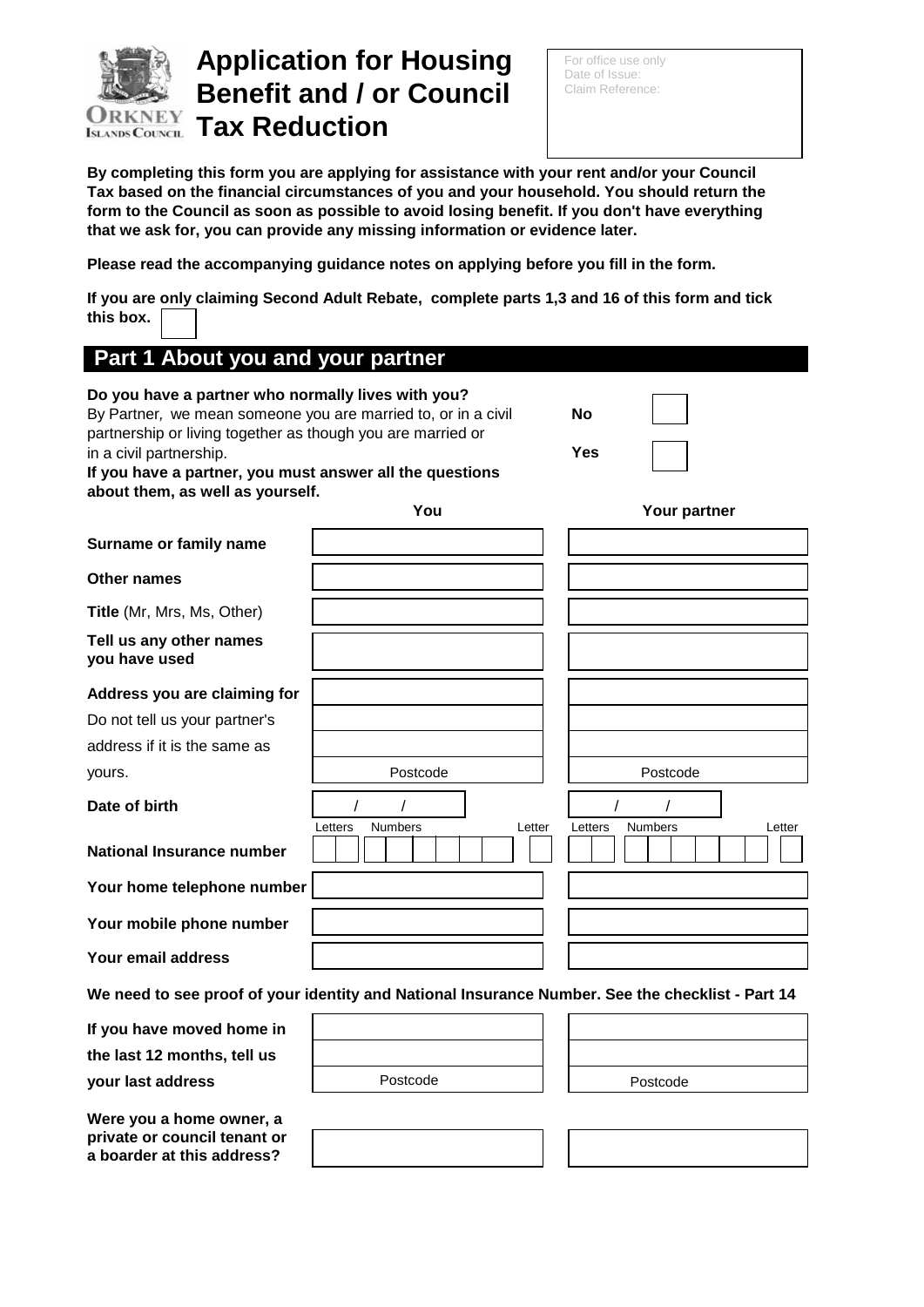|                                                                                                                                                                                                 | You                                                                                                             | Your partner                                                                                                                                         |
|-------------------------------------------------------------------------------------------------------------------------------------------------------------------------------------------------|-----------------------------------------------------------------------------------------------------------------|------------------------------------------------------------------------------------------------------------------------------------------------------|
| Have you or your partner<br>claimed Housing Benefit or Council Tax<br>Reduction in the last 12 months?                                                                                          | <b>Yes</b><br><b>No</b>                                                                                         | Yes<br><b>No</b>                                                                                                                                     |
| If Yes, what address did you                                                                                                                                                                    |                                                                                                                 |                                                                                                                                                      |
| claim for?                                                                                                                                                                                      |                                                                                                                 |                                                                                                                                                      |
|                                                                                                                                                                                                 | Postcode                                                                                                        | Postcode                                                                                                                                             |
| Have you or your partner come<br>to live in Scotland, England,<br>Northern Ireland, Wales, the<br>Republic of Ireland, the<br><b>Channel Islands or the Isle of Man</b><br>in the last 2 years? | <b>No</b><br>If Yes, what is your<br><b>Yes</b><br>nationality? We will<br>write to you for<br>further details. | <b>No</b><br>If Yes, what is your<br>nationality? We will<br><b>Yes</b><br>write to you for<br>futher details                                        |
| Are you or your partner in<br>hospital at the moment?                                                                                                                                           | <b>No</b><br><b>Yes</b><br>When did you go in?<br>When do you expect to come out?                               | <b>No</b><br><b>Yes</b><br>When did they go in?<br>When do they expect to come out?                                                                  |
| Do you or your partner get<br><b>Attendance Allowance,</b><br><b>Disability Allowance or</b><br><b>Personal Independence Payment?</b>                                                           | <b>Yes</b><br>No<br>If Yes, we need to see proof                                                                | <b>No</b><br><b>Yes</b><br>If Yes, we need to see proof                                                                                              |
| Do you or your partner have<br>a vehicle from a Mobility<br>Scheme?                                                                                                                             | <b>No</b><br><b>Yes</b>                                                                                         | <b>No</b><br><b>Yes</b>                                                                                                                              |
| Does anyone get Carer's<br><b>Allowance for looking</b><br>after you or your partner?                                                                                                           | <b>Yes</b><br>No<br>If Yes, we need to see proof                                                                | <b>No</b><br><b>Yes</b><br>If Yes, we need to see proof                                                                                              |
| Do you or your partner have<br>a carer who lives somewhere<br>else, but provides care<br>overnight in your home?                                                                                | <b>No</b><br><b>Yes</b><br>If Yes, we will write to you                                                         | Yes<br>No<br>If Yes, we will write to you                                                                                                            |
| Have you ever been told you<br>were entitled to Carer's<br>Allowance? (Tick 'Yes' even if you were not paid any benefit.)                                                                       | <b>Yes</b><br>No<br>If Yes, we need to see proof                                                                | <b>No</b><br><b>Yes</b><br>If Yes, we need to see proof                                                                                              |
| Are you or your partner<br>living away from home at<br>the moment?                                                                                                                              | <b>Yes</b><br>No                                                                                                | <b>No</b><br><b>Yes</b>                                                                                                                              |
|                                                                                                                                                                                                 | When do you expect to go home?<br>The reason for the absence                                                    | If Yes, when did you last live at home' If Yes, when did they last live at home?<br>When do you expect them to return?<br>The reason for the absence |
| Please tick if either you or your partner are:                                                                                                                                                  |                                                                                                                 |                                                                                                                                                      |
| a student<br>an apprentice<br>in legal custody<br>severely mentally impaired                                                                                                                    | on youth training<br>registered blind<br>long term sick or disabled                                             |                                                                                                                                                      |
|                                                                                                                                                                                                 |                                                                                                                 |                                                                                                                                                      |

**We will contact you if we need any more information.**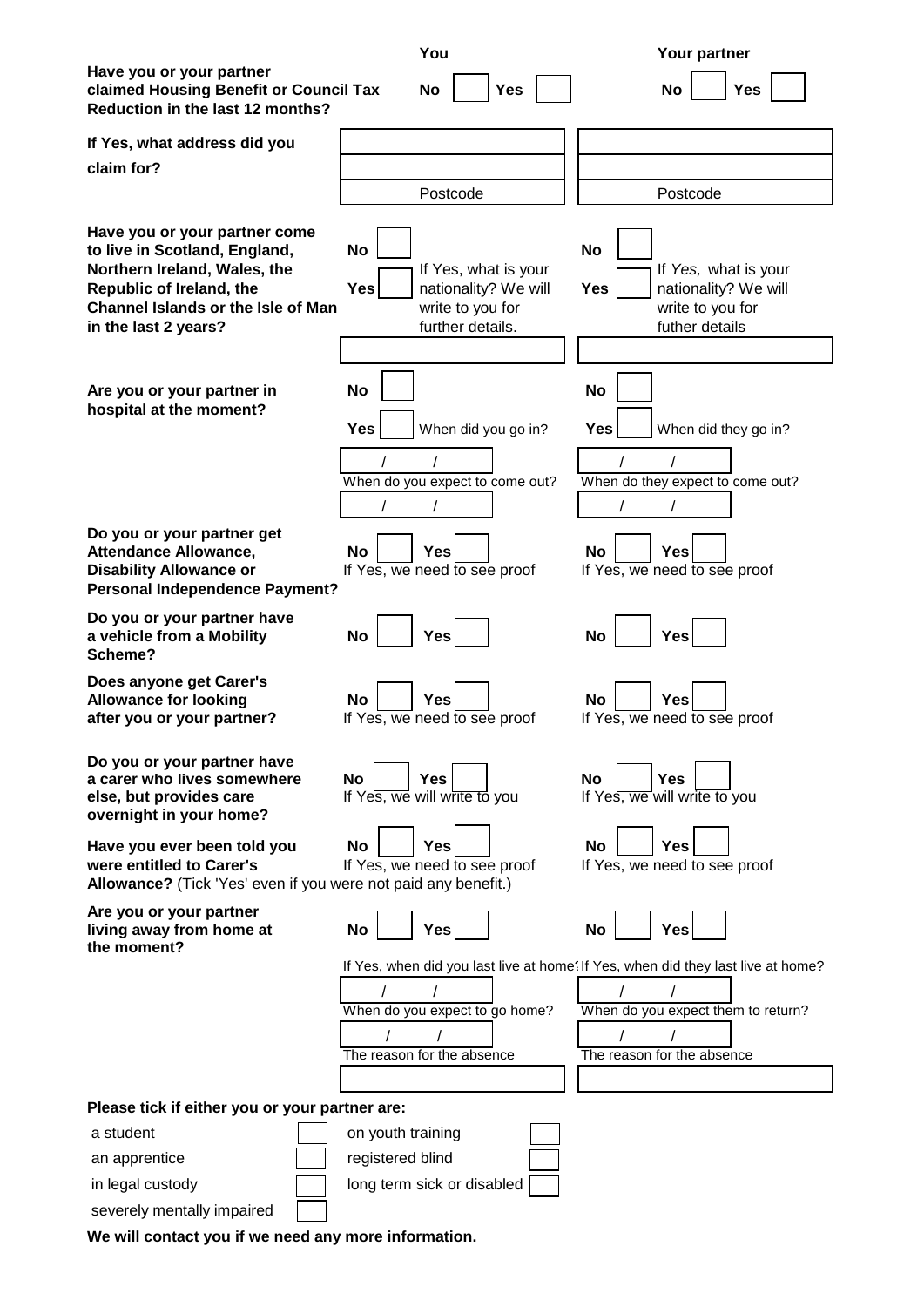# **Part 2 About children**

We need to know about any children in your household who are:

- under 16;

- aged 16 or 17 and registered for work or youth training; or

- aged 16 or over but still under 20 and in education doing a course not higher than GCE A-level, or SCE Higher level or GNVQ (advanced) or doing approved training.

| Are there any children in<br>your household?                                                                                                                    | Go to Part 3<br><b>No</b><br><b>Yes</b><br><b>First child</b> | If there are more than 4 children, use a separate piece of<br>paper to tell us the information we ask for on this page<br>If you are sending a separate piece of paper, tick this box.<br><b>Second child</b> | <b>Third child</b>      | <b>Fourth child</b> |
|-----------------------------------------------------------------------------------------------------------------------------------------------------------------|---------------------------------------------------------------|---------------------------------------------------------------------------------------------------------------------------------------------------------------------------------------------------------------|-------------------------|---------------------|
| Surname or family name                                                                                                                                          |                                                               |                                                                                                                                                                                                               |                         |                     |
| <b>Other names</b>                                                                                                                                              |                                                               |                                                                                                                                                                                                               |                         |                     |
| Date of birth                                                                                                                                                   |                                                               |                                                                                                                                                                                                               |                         |                     |
| What is the child's sex?                                                                                                                                        |                                                               |                                                                                                                                                                                                               |                         |                     |
| Child's relationship to you                                                                                                                                     |                                                               |                                                                                                                                                                                                               |                         |                     |
| Child's relationship to your<br>partner?                                                                                                                        |                                                               |                                                                                                                                                                                                               |                         |                     |
| Usual address if different                                                                                                                                      |                                                               |                                                                                                                                                                                                               |                         |                     |
| from yours                                                                                                                                                      |                                                               |                                                                                                                                                                                                               |                         |                     |
| <b>Who gets Child Benefit</b><br>for them? (We need to see proof.)                                                                                              |                                                               |                                                                                                                                                                                                               |                         |                     |
| Is the child registered blind<br>or getting Disability Living<br><b>Allowance or Personal</b><br><b>Independence Payment?</b><br>(If Yes, we need to see proof) | <b>No</b><br><b>Yes</b>                                       | <b>No</b><br>Yes                                                                                                                                                                                              | <b>No</b><br><b>Yes</b> | <b>No</b><br>Yes    |
| Do you pay a registered<br>childminder, nursery or<br>after-school club any<br>childminding costs for this<br>child?                                            | No<br>Yes                                                     | No<br>Yes                                                                                                                                                                                                     | No<br>Yes               | <b>No</b><br>Yes    |
| If, Yes, tell us the name of the                                                                                                                                |                                                               |                                                                                                                                                                                                               |                         |                     |
| childminder.                                                                                                                                                    |                                                               |                                                                                                                                                                                                               |                         |                     |
| How much do you pay each<br>week?                                                                                                                               | £                                                             | £                                                                                                                                                                                                             | £                       | £                   |

(We need to see proof.)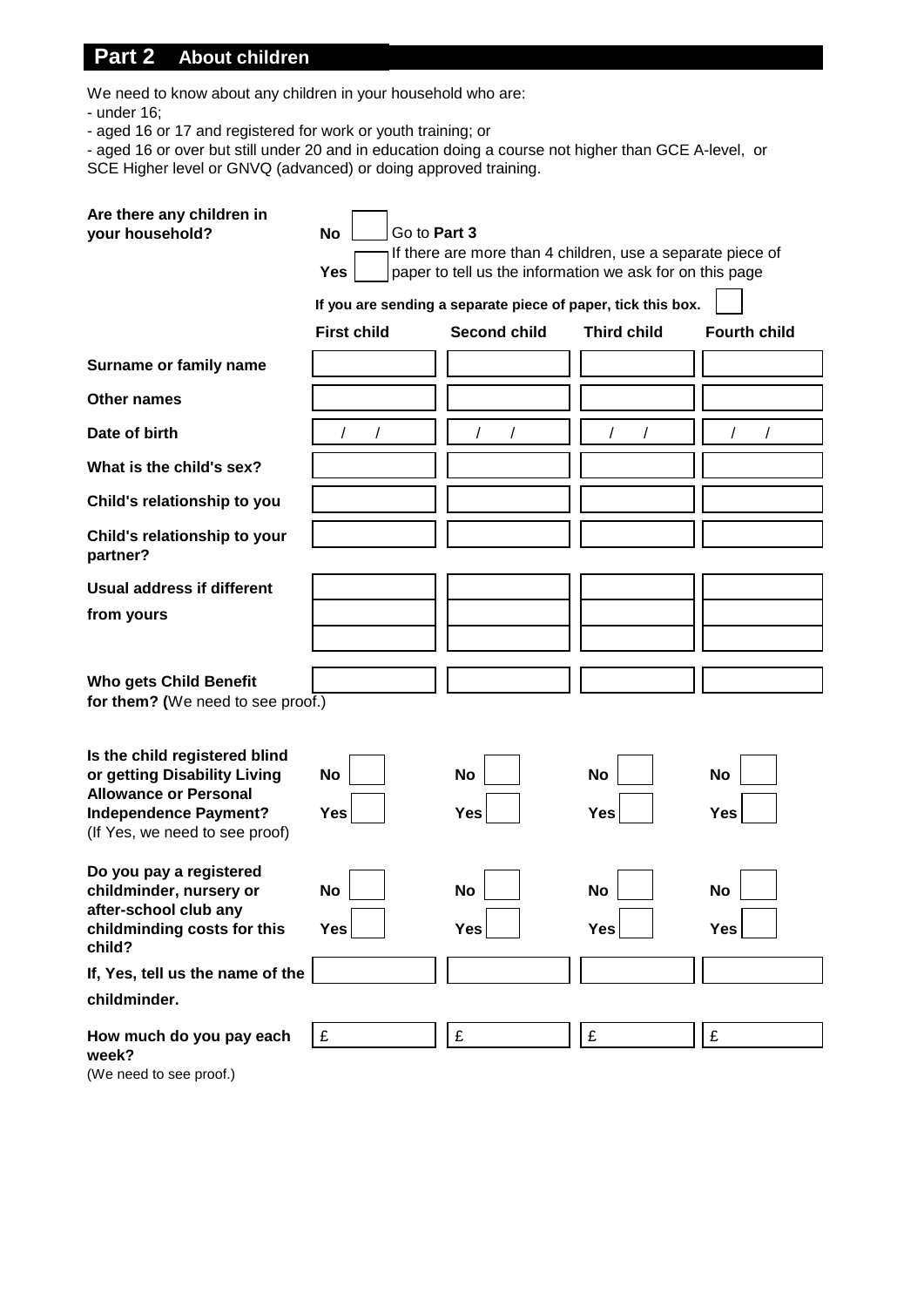# **Part 3 About other people who live with you**

**Tell us about all the people who usually live with you and your partner**

| Do any adults normally live<br>with you and your partner?<br>By adults we mean people<br>over 16 who nobody gets<br>Child Benefit for.                  | <b>No</b><br>Go to Part 4.<br><b>Yes</b> |                        |                               |
|---------------------------------------------------------------------------------------------------------------------------------------------------------|------------------------------------------|------------------------|-------------------------------|
| Now tell us about all the people who normally live with you and your partner.                                                                           |                                          |                        |                               |
| If you want to tell us about more than 3 people, use a separate piece of paper.                                                                         |                                          |                        |                               |
| If you are sending a separate piece of paper, tick this box.                                                                                            |                                          |                        |                               |
|                                                                                                                                                         | <b>First person</b>                      | Second person          | <b>Third person</b>           |
| Surname or family name                                                                                                                                  |                                          |                        |                               |
| Other names                                                                                                                                             |                                          |                        |                               |
| Date of birth                                                                                                                                           |                                          |                        |                               |
| Their relationship to you or<br>your partner                                                                                                            |                                          |                        |                               |
| For example, aunt, brother, daughter, father, grandson, grandmother, stepdaughter, joint-tenant,<br>joint owner, sub-tenant, lodger, boarder or friend. |                                          |                        |                               |
| Do they get Income Support,<br><b>Income-based Jobseeker's</b>                                                                                          | <b>No</b>                                | <b>No</b>              | <b>No</b>                     |
| <b>Allowance, Income Related</b><br><b>Employment &amp; Support Allowance,</b><br>Pension Credit? (If Yes, we need to see proof)                        | <b>Yes</b>                               | <b>Yes</b>             | <b>Yes</b>                    |
| Do they get Universal Credit?<br>(If Yes, we need to see proof)                                                                                         | <b>No</b>                                | <b>No</b>              | No                            |
|                                                                                                                                                         | Yes                                      | <b>Yes</b>             | <b>Yes</b>                    |
| Do they get<br><b>Disability Living Allowance,</b>                                                                                                      | No                                       | No                     | No                            |
| <b>Personal Independence Payment</b><br><b>Attendance Allowance,</b><br>or are they registered blind?<br>(If Yes, we need to see proof)                 | Yes                                      | <b>Yes</b>             | Yes                           |
| Are they a full-time student,                                                                                                                           | No                                       | <b>No</b>              | <b>No</b>                     |
| a student nurse, a care<br>worker, an apprentice or on<br>youth training?                                                                               | <b>Yes</b>                               | <b>Yes</b>             | <b>Yes</b>                    |
| If Yes, tell us which                                                                                                                                   |                                          |                        |                               |
| Do they pay rent or money<br>for board and lodgings to<br>you or your partner?<br>(If Yes, we need to see proof)                                        | No<br><b>Yes</b><br>How much?            | No<br>How much?<br>Yes | <b>No</b><br>Yes<br>How much? |
|                                                                                                                                                         | £<br>a week                              | £<br>a week            | £<br>a week                   |
| Are they severely<br>mentally impaired?                                                                                                                 | No                                       | No                     | No                            |
|                                                                                                                                                         | <b>Yes</b>                               | <b>Yes</b>             | Yes                           |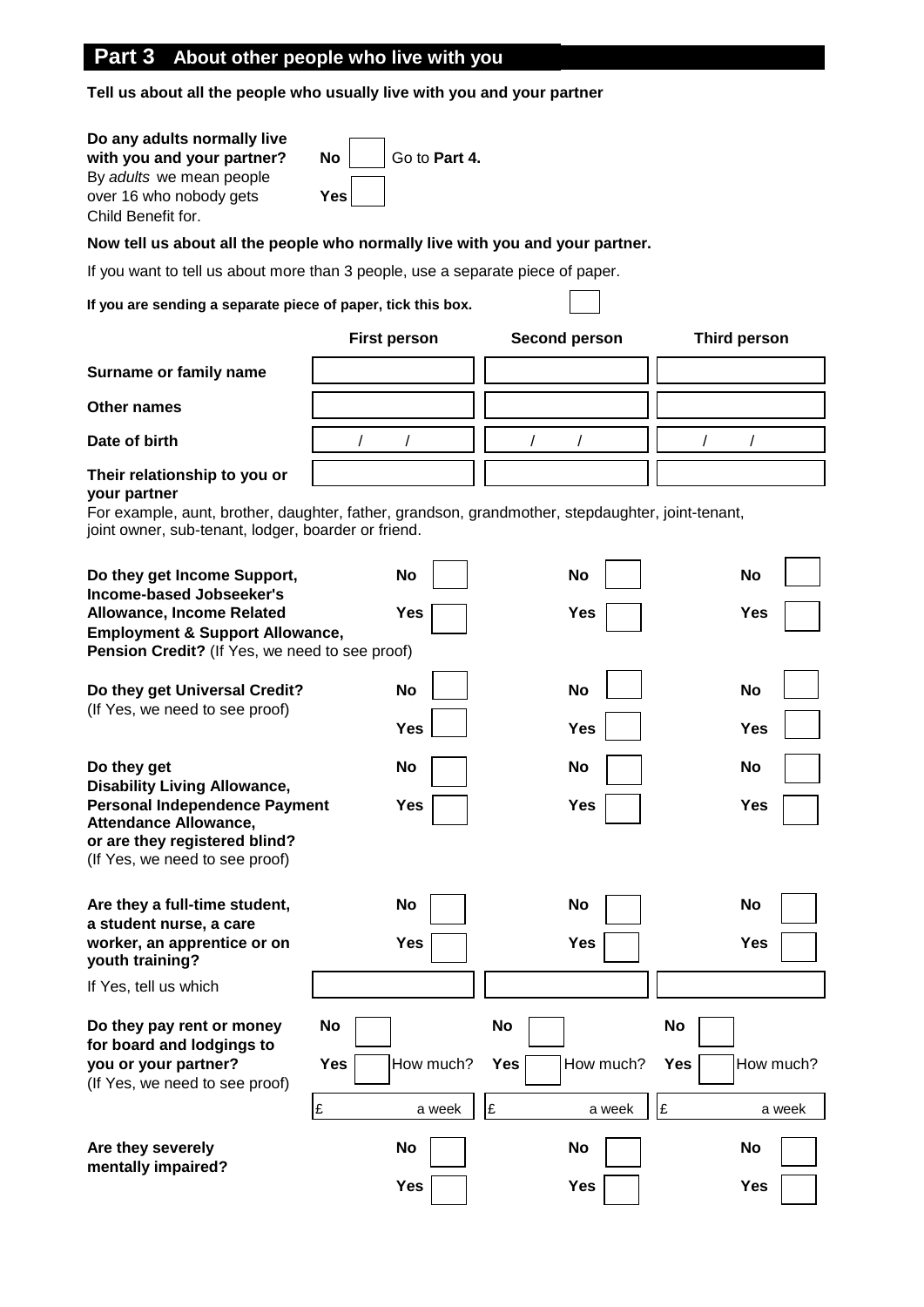# **Part 3 About other people who live with you - continued**

|                                                                                                                                                                                                                                    | <b>First person</b>                                                                                                                           | <b>Second person</b>                                                                                                                                 | Third person                                                                                                                                         |
|------------------------------------------------------------------------------------------------------------------------------------------------------------------------------------------------------------------------------------|-----------------------------------------------------------------------------------------------------------------------------------------------|------------------------------------------------------------------------------------------------------------------------------------------------------|------------------------------------------------------------------------------------------------------------------------------------------------------|
| Are they in legal custody<br>at the moment?                                                                                                                                                                                        | <b>No</b><br><b>Yes</b>                                                                                                                       | <b>No</b><br><b>Yes</b>                                                                                                                              | <b>No</b><br>Yes                                                                                                                                     |
|                                                                                                                                                                                                                                    | When are<br>they expected to come<br>out?                                                                                                     | When are<br>they expected to come<br>out?                                                                                                            | When are<br>they expected to come<br>out?                                                                                                            |
|                                                                                                                                                                                                                                    | $\prime$<br>$\prime$                                                                                                                          | $\prime$                                                                                                                                             |                                                                                                                                                      |
| Are they in hospital<br>at the moment?                                                                                                                                                                                             | <b>No</b>                                                                                                                                     | <b>No</b>                                                                                                                                            | <b>No</b>                                                                                                                                            |
|                                                                                                                                                                                                                                    | <b>Yes</b><br>When did<br>they go in?                                                                                                         | Yes<br>When did<br>they go in?                                                                                                                       | Yes<br>When did<br>they go in?                                                                                                                       |
|                                                                                                                                                                                                                                    |                                                                                                                                               |                                                                                                                                                      |                                                                                                                                                      |
|                                                                                                                                                                                                                                    | When are they expected<br>to come out?                                                                                                        | When are they expected<br>to come out?                                                                                                               | When are they expected<br>to come out?                                                                                                               |
|                                                                                                                                                                                                                                    |                                                                                                                                               |                                                                                                                                                      |                                                                                                                                                      |
| Do they normally work for<br>16 hours or more a week?                                                                                                                                                                              | <b>No</b>                                                                                                                                     | <b>No</b>                                                                                                                                            | No                                                                                                                                                   |
|                                                                                                                                                                                                                                    | <b>Yes</b><br>Tell us<br>their earnings before<br>deductions for things<br>like tax and National<br>Insurance.                                | Tell us<br><b>Yes</b><br>their earnings before<br>deductions for things<br>like tax and National<br>Insurance.                                       | <b>Yes</b><br>Tell us<br>their earnings before<br>deductions for things<br>like tax and National<br>Insurance.                                       |
|                                                                                                                                                                                                                                    | £                                                                                                                                             | £                                                                                                                                                    | £                                                                                                                                                    |
|                                                                                                                                                                                                                                    | We need to see proof                                                                                                                          | We need to see proof                                                                                                                                 | We need to see proof                                                                                                                                 |
|                                                                                                                                                                                                                                    |                                                                                                                                               |                                                                                                                                                      |                                                                                                                                                      |
| Do they have any other<br>income at all?<br>Make sure you tell us about<br>all other income they have.<br>This includes any benefits or<br>Allowances or interest from<br>savings and investments.<br>If Yes, we need to see proof | of their earnings.<br><b>No</b><br>Yes<br>Tell us<br>their other income<br>before deductions for<br>things like tax and<br>National Insurance | of their earnings.<br><b>No</b><br><b>Yes</b><br>Tell us<br>their other income<br>before deductions for<br>things like tax and<br>National Insurance | of their earnings.<br><b>No</b><br><b>Yes</b><br>Tell us<br>their other income<br>before deductions for<br>things like tax and<br>National Insurance |
| What type of income?                                                                                                                                                                                                               |                                                                                                                                               |                                                                                                                                                      |                                                                                                                                                      |
| How much before deductions?                                                                                                                                                                                                        | £                                                                                                                                             | £                                                                                                                                                    | £                                                                                                                                                    |
| What type of income?                                                                                                                                                                                                               |                                                                                                                                               |                                                                                                                                                      |                                                                                                                                                      |
| How much before deductions?                                                                                                                                                                                                        | £                                                                                                                                             | £                                                                                                                                                    | £                                                                                                                                                    |
| What type of income?                                                                                                                                                                                                               |                                                                                                                                               |                                                                                                                                                      |                                                                                                                                                      |
| How much before deductions?                                                                                                                                                                                                        | £                                                                                                                                             | £                                                                                                                                                    | £                                                                                                                                                    |
| Are any of the people who<br>normally live with you married<br>to each other, civil partners<br>or living together as if they are<br>married or civil partners                                                                     | <b>No</b><br>Tell us their names:<br>Yes                                                                                                      | is the partner of                                                                                                                                    |                                                                                                                                                      |
|                                                                                                                                                                                                                                    | and                                                                                                                                           | is the partner of                                                                                                                                    |                                                                                                                                                      |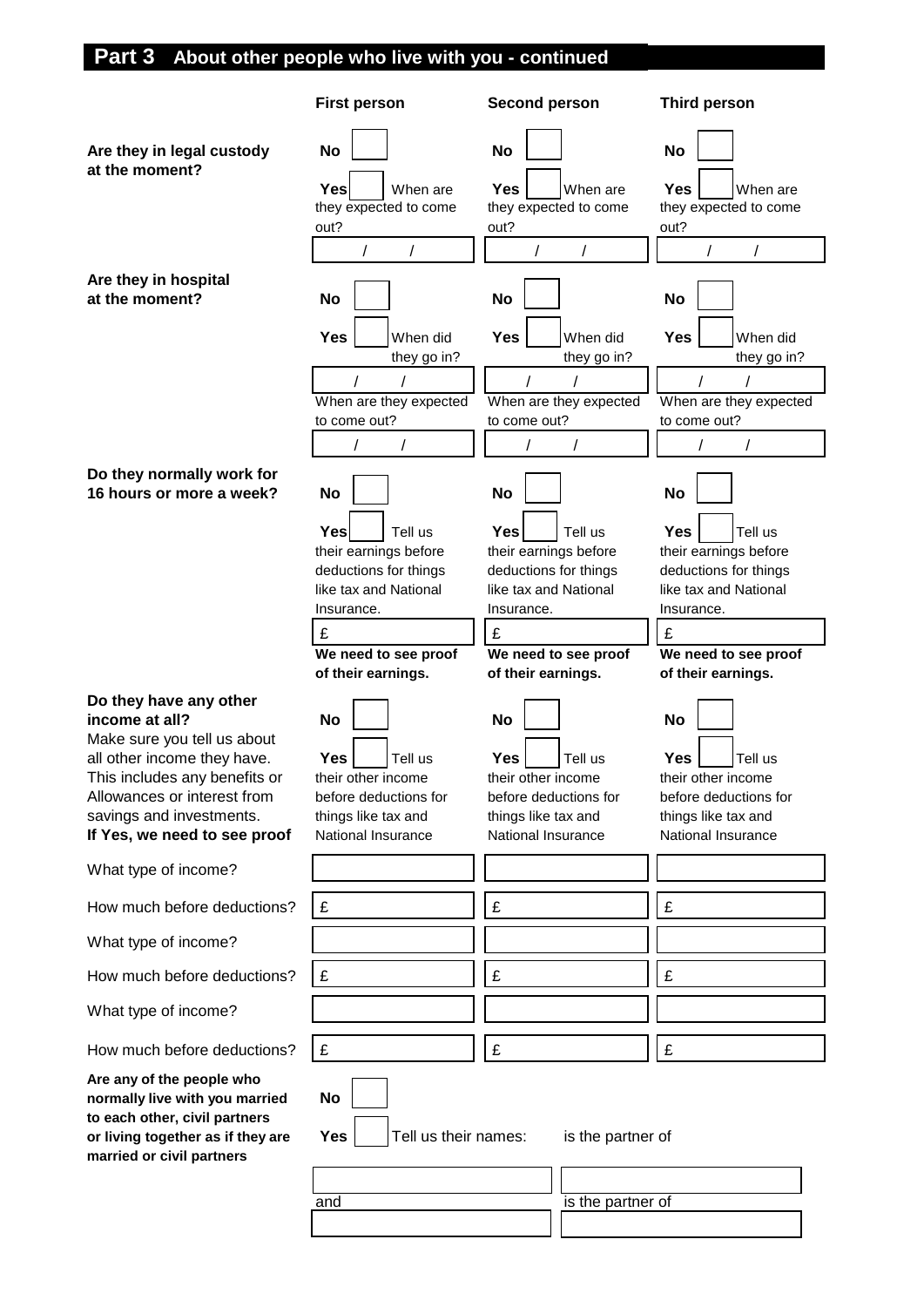| Part 4 About where you live                                                                                                                                                                                                                                                                                            |                             |            |                                                                                                                                                                                                                                                                                    |                                                                                                                     |
|------------------------------------------------------------------------------------------------------------------------------------------------------------------------------------------------------------------------------------------------------------------------------------------------------------------------|-----------------------------|------------|------------------------------------------------------------------------------------------------------------------------------------------------------------------------------------------------------------------------------------------------------------------------------------|---------------------------------------------------------------------------------------------------------------------|
| Tell us who owns your home                                                                                                                                                                                                                                                                                             |                             |            |                                                                                                                                                                                                                                                                                    |                                                                                                                     |
| When did you move to this address?                                                                                                                                                                                                                                                                                     |                             |            |                                                                                                                                                                                                                                                                                    |                                                                                                                     |
| If you have not moved in yet, tell us when you expect to move in and confirm this in writing after you actually<br>move in.                                                                                                                                                                                            |                             |            |                                                                                                                                                                                                                                                                                    |                                                                                                                     |
| Do you rent your home?                                                                                                                                                                                                                                                                                                 |                             | No         | Go to Part 5                                                                                                                                                                                                                                                                       |                                                                                                                     |
|                                                                                                                                                                                                                                                                                                                        |                             | <b>Yes</b> |                                                                                                                                                                                                                                                                                    | Answer the question below.                                                                                          |
| Do you pay rent to Orkney Islands Council?                                                                                                                                                                                                                                                                             |                             | No         | contact the Council)                                                                                                                                                                                                                                                               | Complete form Additional information<br>about your rent, then go to Part 5.<br>(If you do not have this form please |
|                                                                                                                                                                                                                                                                                                                        |                             | <b>Yes</b> |                                                                                                                                                                                                                                                                                    | Answer the next question                                                                                            |
| Are you a joint tenant?                                                                                                                                                                                                                                                                                                |                             | No         | If, No, proceed to Part 5                                                                                                                                                                                                                                                          |                                                                                                                     |
|                                                                                                                                                                                                                                                                                                                        |                             | Yes        |                                                                                                                                                                                                                                                                                    | If, Yes, please tell us your joint<br>tenant's name (s) then proceed to Part 5.                                     |
|                                                                                                                                                                                                                                                                                                                        |                             |            |                                                                                                                                                                                                                                                                                    |                                                                                                                     |
| Part 5 About Income Support, Jobseeker's Allowance, Employment and Support<br>Allowance, Pension Credit or Universal Credit<br>Are you or your partner getting Income Support, Income-Based<br>Jobseekers Allowance, Income-Related Employment and Support<br>Allowance, Guaranteed Pension Credit or Universal Credit |                             |            | <b>No</b><br>Yes                                                                                                                                                                                                                                                                   | Go to Part 12                                                                                                       |
| Are you or your partner waiting to hear about a claim for<br>Income Support, Jobseeker's Allowance, Employment and<br><b>Support Allowance, Pension Credit or Universal Credit?</b>                                                                                                                                    |                             |            | No<br>Yes                                                                                                                                                                                                                                                                          |                                                                                                                     |
|                                                                                                                                                                                                                                                                                                                        | If Yes, when did you claim? |            |                                                                                                                                                                                                                                                                                    |                                                                                                                     |
|                                                                                                                                                                                                                                                                                                                        |                             |            | Tell us what you have claimed?                                                                                                                                                                                                                                                     |                                                                                                                     |
| Part 6 About being self employed                                                                                                                                                                                                                                                                                       |                             |            |                                                                                                                                                                                                                                                                                    |                                                                                                                     |
| Are you or your partner                                                                                                                                                                                                                                                                                                |                             |            |                                                                                                                                                                                                                                                                                    |                                                                                                                     |
| <b>No</b><br>self-employed?                                                                                                                                                                                                                                                                                            | Go to Part 7                |            |                                                                                                                                                                                                                                                                                    |                                                                                                                     |
| Yes                                                                                                                                                                                                                                                                                                                    | about this.                 |            | Answer the questions in this part. You must send us<br>your trading accounts for the last financial year.<br>If you have only recently set up the business, or do<br>not have a full year's accounts, we will need to see<br>some other proof of your income. We will write to you |                                                                                                                     |
|                                                                                                                                                                                                                                                                                                                        | You                         |            |                                                                                                                                                                                                                                                                                    | Your partner                                                                                                        |
| What kind of work do you do                                                                                                                                                                                                                                                                                            |                             |            |                                                                                                                                                                                                                                                                                    |                                                                                                                     |
| When did the business start?                                                                                                                                                                                                                                                                                           |                             |            |                                                                                                                                                                                                                                                                                    |                                                                                                                     |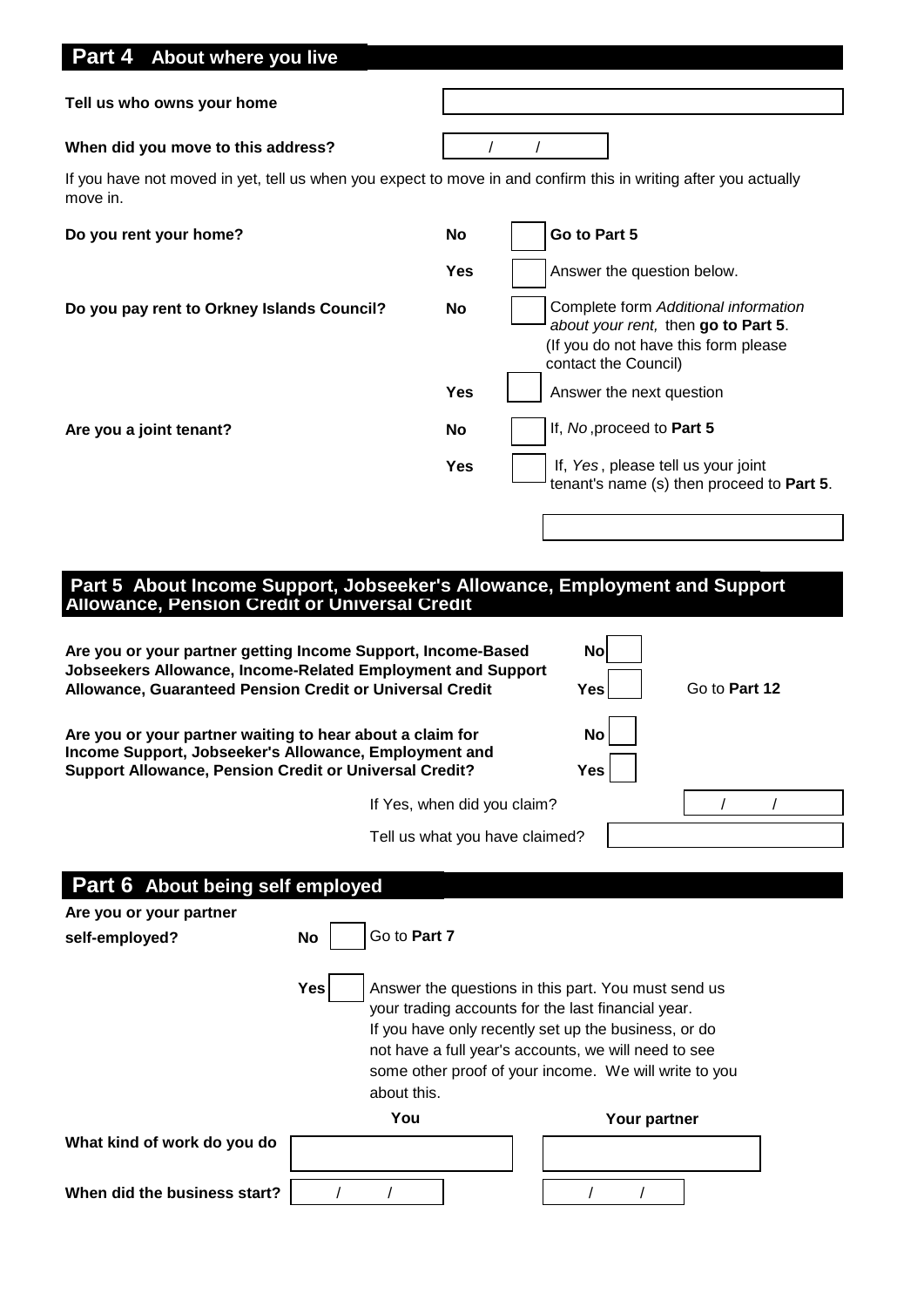| Part 6 About being self employed - continued               |                                                                 |                                                        |
|------------------------------------------------------------|-----------------------------------------------------------------|--------------------------------------------------------|
|                                                            | You                                                             | <b>Your Partner</b>                                    |
| What is the business address                               |                                                                 |                                                        |
|                                                            |                                                                 |                                                        |
|                                                            | Postcode                                                        | Postcode                                               |
| Are there any other partners<br>in the business?           | <b>No</b><br>Tell us their name<br><b>Yes</b><br>and address.   | <b>No</b><br>Tell us their name<br>Yes<br>and address. |
|                                                            |                                                                 |                                                        |
|                                                            |                                                                 |                                                        |
| How many hours a week<br>do you usually work?              |                                                                 |                                                        |
| Do you pay into a private<br>pension scheme?               | <b>No</b>                                                       | <b>No</b>                                              |
|                                                            | How much?<br><b>Yes</b>                                         | <b>Yes</b><br>How much?                                |
|                                                            | £                                                               | £                                                      |
|                                                            | How often?                                                      | How often?                                             |
|                                                            | Every                                                           | Every                                                  |
|                                                            | We need to see proof                                            | We need to see proof                                   |
| Part 7 About working for an employer                       |                                                                 |                                                        |
| Do you or your partner work<br>for an employer?            | Go to Part 8<br><b>No</b>                                       |                                                        |
|                                                            | <b>Yes</b><br>Answer the questions in this part.                |                                                        |
| Do you or your partner work<br>for more than one employer? | <b>No</b><br><b>Yes</b><br>of paper and send it with this form. | Tell us about the other employers on a separate piece  |
|                                                            | If you are sending a separate piece of paper, please tick box   |                                                        |
|                                                            | You                                                             | Your partner                                           |
| What kind of work do you do                                |                                                                 |                                                        |
| What is your employer's<br>name and address?               |                                                                 |                                                        |
|                                                            | Postcode                                                        | Postcode                                               |
| When did you start this job?                               | $\prime$                                                        |                                                        |
| What is your payroll number?                               |                                                                 |                                                        |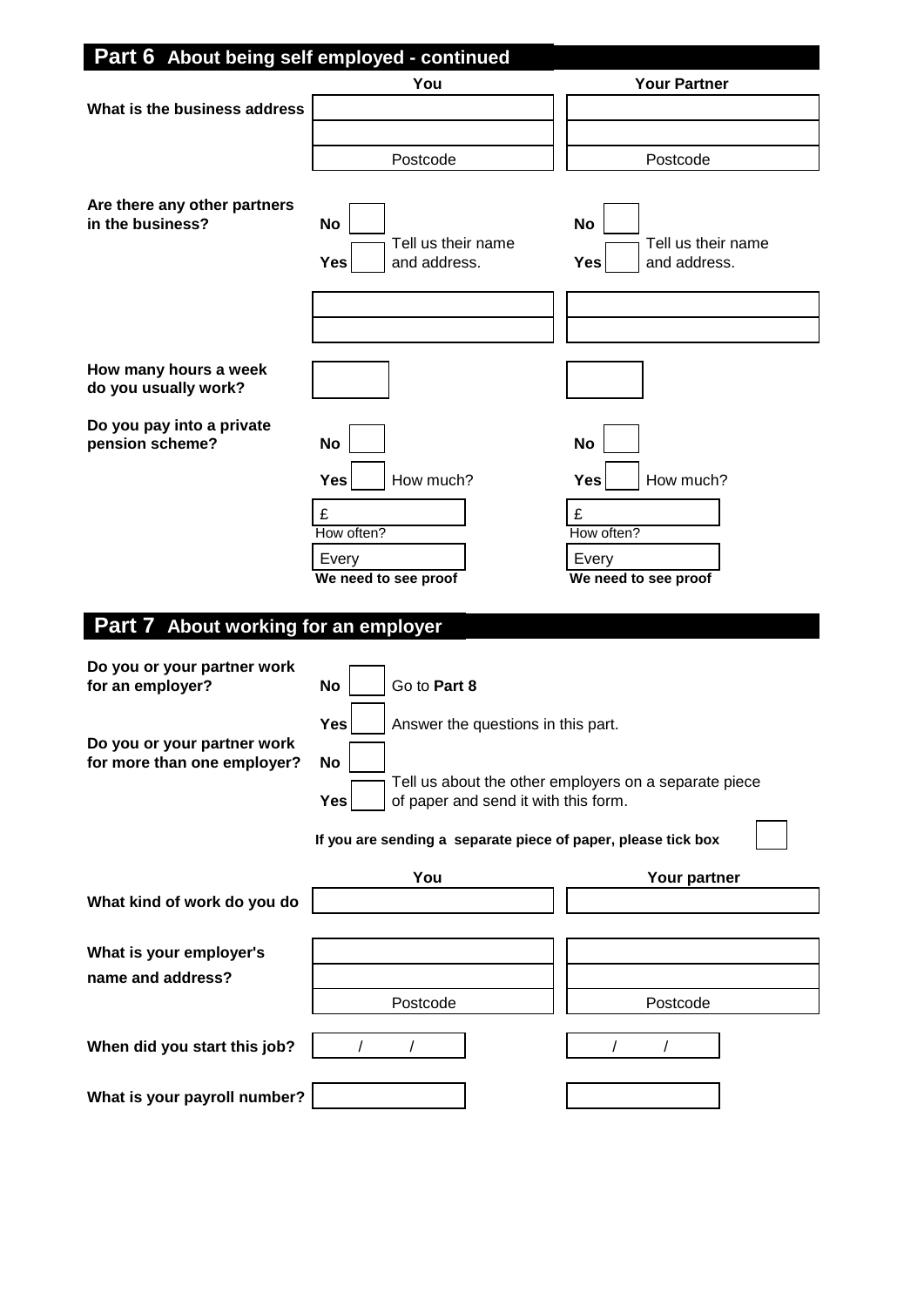|                                                                                                                              | You                                                 | <b>Your Partner</b>                                     |
|------------------------------------------------------------------------------------------------------------------------------|-----------------------------------------------------|---------------------------------------------------------|
| Are you employed for a<br>limited period?                                                                                    | <b>No</b><br>When will you<br><b>Yes</b><br>finish? | No<br>When will they<br><b>Yes</b><br>finish?<br>7<br>7 |
| How often do you get paid?                                                                                                   | Every                                               | Every                                                   |
| How much do you get paid<br>before tax and National<br>Insurance are taken off?                                              | £                                                   | £                                                       |
| Give details of any regular<br>overtime, bonuses or<br>commission.                                                           | £                                                   | £                                                       |
| When was your last pay rise?                                                                                                 |                                                     |                                                         |
| How many hours a week do<br>you usually work?                                                                                |                                                     |                                                         |
| How do you get paid?                                                                                                         |                                                     |                                                         |
| In cash                                                                                                                      |                                                     |                                                         |
| By cheque                                                                                                                    |                                                     |                                                         |
| Into a bank/building society                                                                                                 |                                                     |                                                         |
| Are you getting Statutory<br><b>Sick Pay, Statutory</b><br><b>Maternity Pay or Statutory</b><br>Paternity Pay at the moment? | <b>No</b><br><b>Yes</b>                             | No<br><b>Yes</b>                                        |
| Do you pay into a private<br>pension scheme?                                                                                 | <b>No</b>                                           | <b>No</b>                                               |
|                                                                                                                              | How much?<br><b>Yes</b>                             | How much?<br><b>Yes</b>                                 |
|                                                                                                                              | we need to see proof<br>£                           | we need to see proof<br>£                               |
|                                                                                                                              | How often?<br>Every                                 | How often?<br>Every                                     |

**We must see proof of earnings before we can decide how much benefit you can get. Read the checklist at Part 14 to see what you can use as evidence.**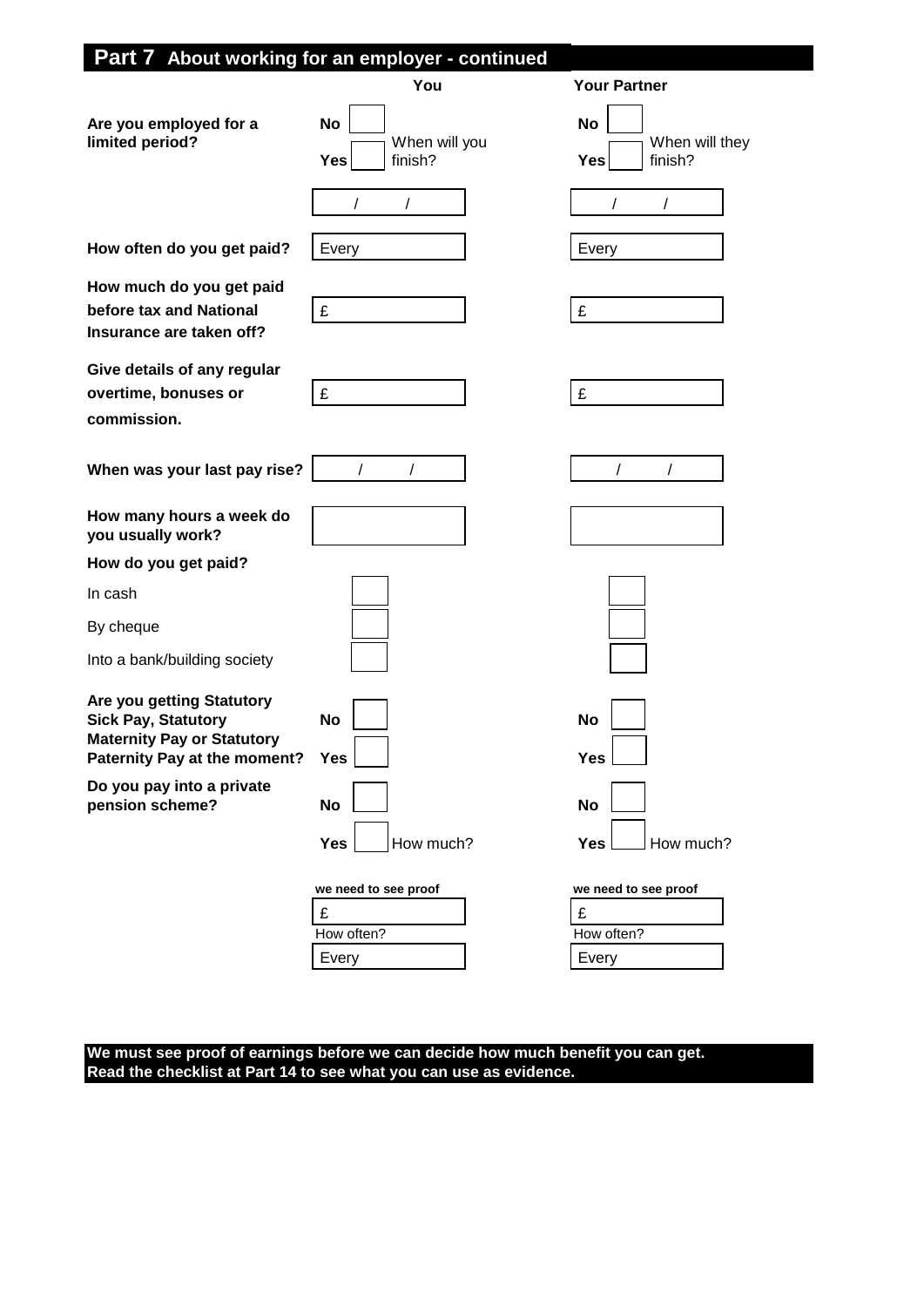| Part 8 About any other work                                                                                                         |                         |                                                                                  |
|-------------------------------------------------------------------------------------------------------------------------------------|-------------------------|----------------------------------------------------------------------------------|
| Do you or your partner do any other work at all?<br>This could be voluntary work or any other work, even if it<br>is not paid work. |                         | Go to Part 9<br><b>No</b><br><b>Yes</b><br>Answer the questions<br>in this part. |
|                                                                                                                                     | You                     | Your partner                                                                     |
| What other work do you do?                                                                                                          |                         |                                                                                  |
| What is the name and<br>address of the person or<br>organisation you do this<br>work for?                                           | Postcode                | Postcode                                                                         |
| When did you start this work?                                                                                                       |                         |                                                                                  |
| How many hours a week do<br>you usually work?                                                                                       |                         |                                                                                  |
| Do you get paid?                                                                                                                    | <b>No</b>               | <b>No</b>                                                                        |
|                                                                                                                                     | <b>Yes</b><br>How much? | Yes<br>How much?                                                                 |

**We must see proof of any earnings before we can decide how much benefit you can get. Read the checklist at Part 14 to see what you can use as evidence.**

**How often do you get paid?** Every **Example 2** Every

**we need to see proof we need to see proof**

 $\mathbf{E}$   $\mathbf{E}$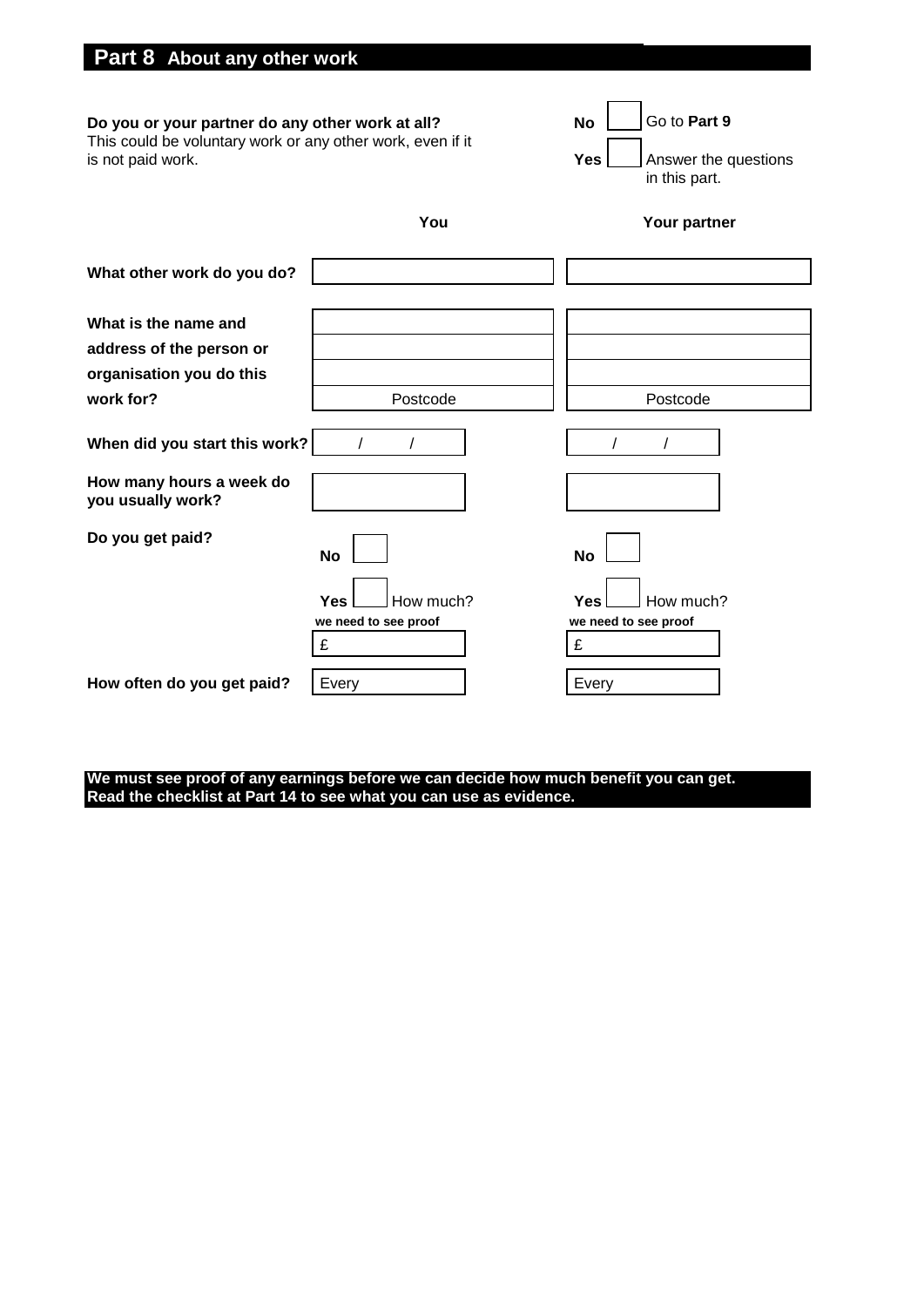|                                                                         | credits or waiting to hear about any you have claimed?                            |                                 |  |  |
|-------------------------------------------------------------------------|-----------------------------------------------------------------------------------|---------------------------------|--|--|
| For example, read the list below and tell us about any that you         |                                                                                   | <b>Yes</b><br>Tell us about the |  |  |
| benefits below.<br>or your partner are getting or have claimed.         |                                                                                   |                                 |  |  |
| * Armed Forces Independence Payment                                     |                                                                                   |                                 |  |  |
| * Attendance Allowance<br>* Bereavement Allowance                       |                                                                                   |                                 |  |  |
| * Carer's Allowance                                                     |                                                                                   |                                 |  |  |
| * Child Benefit                                                         |                                                                                   |                                 |  |  |
| * Children's Tax Credit                                                 |                                                                                   |                                 |  |  |
| * Disability Living Allowance                                           |                                                                                   |                                 |  |  |
| * Guardian's Allowance                                                  |                                                                                   |                                 |  |  |
| * Employment and Support Allowance                                      |                                                                                   |                                 |  |  |
| * Fostering Allowance                                                   |                                                                                   |                                 |  |  |
| * Industrial Injuries Disablement Benefit<br>* Industrial Death Benefit |                                                                                   |                                 |  |  |
| * Contribution-based Jobseeker's Allowance                              |                                                                                   |                                 |  |  |
| * Maternity Allowance / Paternity Pay                                   |                                                                                   |                                 |  |  |
| * Personal Independence Payment                                         |                                                                                   |                                 |  |  |
| * Sick Pay                                                              |                                                                                   |                                 |  |  |
| * State Retirement Pension                                              |                                                                                   |                                 |  |  |
| * Severe Disablement Allowance<br>* Universal Credit                    |                                                                                   |                                 |  |  |
|                                                                         | * War Disablement Benefit, War Pension or War Widow's Pension                     |                                 |  |  |
| * Widow's or Widower's Benefits                                         |                                                                                   |                                 |  |  |
| * Working Tax Credit                                                    |                                                                                   |                                 |  |  |
|                                                                         | * Any other Department for Work and Pensions / social security benefits           |                                 |  |  |
|                                                                         |                                                                                   | If you are sending a separate   |  |  |
| If there are more than 4 benefits, tell us about the others on          |                                                                                   | piece of paper, tick            |  |  |
| a separate piece of paper and send it with this form.                   |                                                                                   | this box.                       |  |  |
|                                                                         |                                                                                   |                                 |  |  |
|                                                                         | You                                                                               | Your partner                    |  |  |
| The name of the benefit                                                 |                                                                                   |                                 |  |  |
| Amount of benefit                                                       | £                                                                                 | £                               |  |  |
| How often is it paid?                                                   | Every                                                                             | Every                           |  |  |
| Method of payment                                                       |                                                                                   |                                 |  |  |
|                                                                         |                                                                                   |                                 |  |  |
| The name of the benefit                                                 |                                                                                   |                                 |  |  |
| Amount of benefit                                                       | £                                                                                 | £                               |  |  |
| How often is it paid?                                                   | Every                                                                             | Every                           |  |  |
| Method of payment                                                       |                                                                                   |                                 |  |  |
|                                                                         |                                                                                   |                                 |  |  |
| The name of the benefit                                                 |                                                                                   |                                 |  |  |
| Amount of benefit                                                       | £                                                                                 | £                               |  |  |
| How often is it paid?                                                   | Every                                                                             | Every                           |  |  |
| Method of payment                                                       |                                                                                   |                                 |  |  |
|                                                                         |                                                                                   |                                 |  |  |
| The name of the benefit                                                 |                                                                                   |                                 |  |  |
| Amount of benefit                                                       | £                                                                                 | £                               |  |  |
| How often is it paid?                                                   | Every                                                                             | Every                           |  |  |
| Method of payment                                                       | We must see proof of any benefits coming in before we can decide how much benefit |                                 |  |  |

# **Part 9 About benefits, pensions and tax credits**

**Are you or your partner getting any benefits, pensions or tax No**  $\lfloor$  **\_\_\_| Go to Part 10** 

| THE HAME OF THE BEHEIR  |                                                                                                                                                                      |       |
|-------------------------|----------------------------------------------------------------------------------------------------------------------------------------------------------------------|-------|
| Amount of benefit       | £                                                                                                                                                                    | £     |
| How often is it paid?   | Every                                                                                                                                                                | Every |
| Method of payment       |                                                                                                                                                                      |       |
|                         |                                                                                                                                                                      |       |
| The name of the benefit |                                                                                                                                                                      |       |
| Amount of benefit       | £                                                                                                                                                                    | £     |
| How often is it paid?   | Every                                                                                                                                                                | Every |
| Method of payment       |                                                                                                                                                                      |       |
|                         |                                                                                                                                                                      |       |
| The name of the benefit |                                                                                                                                                                      |       |
| Amount of benefit       | £                                                                                                                                                                    | £     |
| How often is it paid?   | Every                                                                                                                                                                | Every |
| Method of payment       |                                                                                                                                                                      |       |
| The name of the benefit |                                                                                                                                                                      |       |
|                         |                                                                                                                                                                      |       |
| Amount of benefit       | £                                                                                                                                                                    | £     |
| How often is it paid?   | Every                                                                                                                                                                | Every |
| Method of payment       |                                                                                                                                                                      |       |
|                         | We must see proof of any benefits coming in before we can decide how much benefit<br>you can get. Read the checklist at Part 14 to see what you can use as evidence. |       |

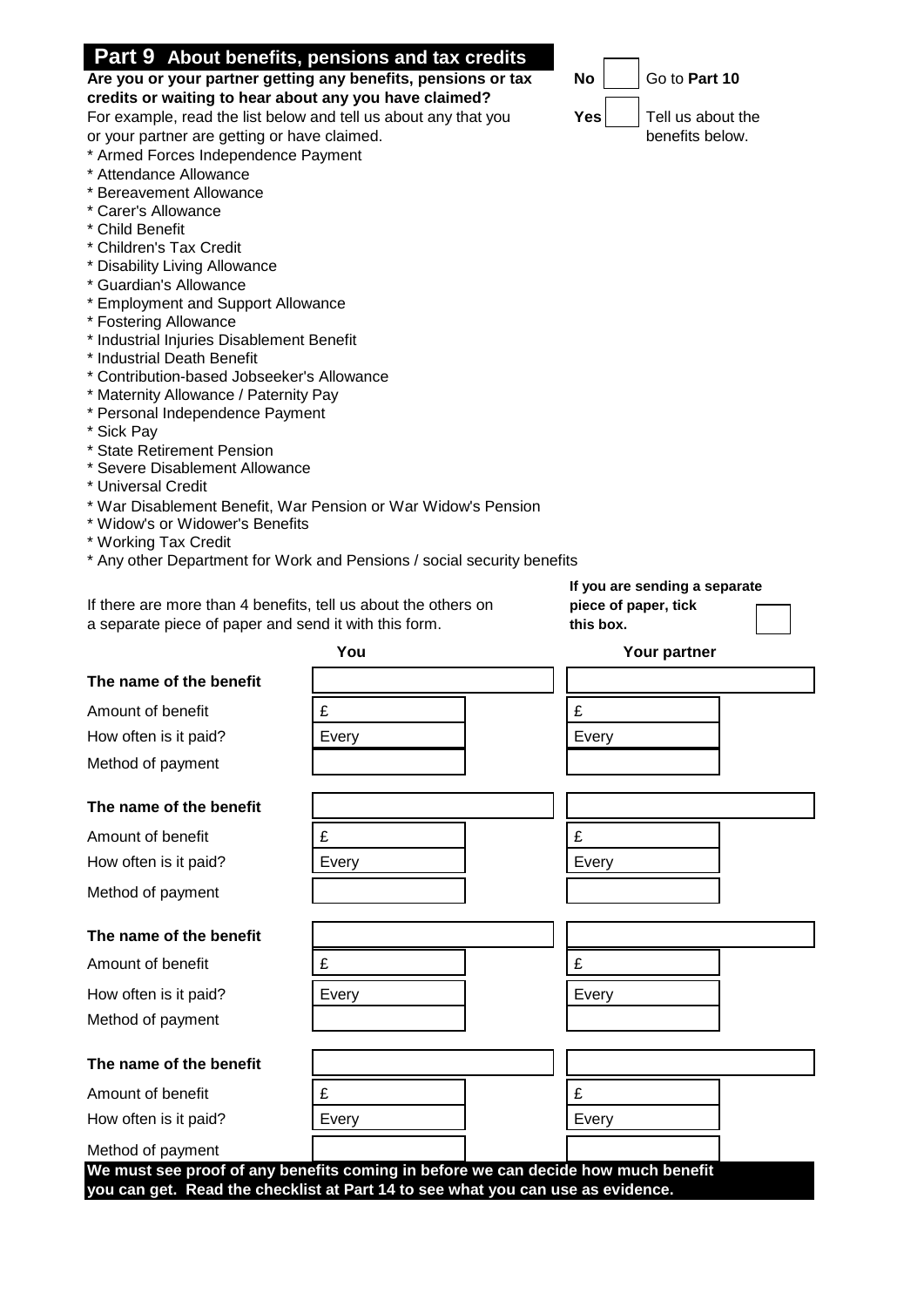# *Part 10 About other money coming in*

| Do you, your partner, or any children you are claiming<br>for, have any money coming in (or expect to have<br>some money coming in) that you have not told us about<br>on this form?<br>annuities, student loans/grants, money from a trust fund,<br>charitable/voluntary payments or health insurance. | This includes occupational pensions, maintenance or child support, | <b>No</b><br><b>Yes</b> | Go to Part 11<br>Answer the questions<br>in this part. |
|---------------------------------------------------------------------------------------------------------------------------------------------------------------------------------------------------------------------------------------------------------------------------------------------------------|--------------------------------------------------------------------|-------------------------|--------------------------------------------------------|
| Other money 1<br>What is the money for?                                                                                                                                                                                                                                                                 |                                                                    |                         |                                                        |
|                                                                                                                                                                                                                                                                                                         |                                                                    |                         |                                                        |
| Who gets it?                                                                                                                                                                                                                                                                                            |                                                                    |                         |                                                        |
| How much do they get?                                                                                                                                                                                                                                                                                   | £                                                                  |                         |                                                        |
| How often?                                                                                                                                                                                                                                                                                              | Every                                                              |                         |                                                        |
| When did they start getting it?                                                                                                                                                                                                                                                                         | $\prime$                                                           |                         |                                                        |
| Other money 2                                                                                                                                                                                                                                                                                           |                                                                    |                         |                                                        |
| What is the money for?                                                                                                                                                                                                                                                                                  |                                                                    |                         |                                                        |
| Who gets it?                                                                                                                                                                                                                                                                                            |                                                                    |                         |                                                        |
| How much do they get?                                                                                                                                                                                                                                                                                   | £                                                                  |                         |                                                        |
| How often?                                                                                                                                                                                                                                                                                              | Every                                                              |                         |                                                        |
| When did they start getting it?                                                                                                                                                                                                                                                                         | $\prime$                                                           |                         |                                                        |
| Other money 3                                                                                                                                                                                                                                                                                           |                                                                    |                         |                                                        |
| What is the money for?                                                                                                                                                                                                                                                                                  |                                                                    |                         |                                                        |
| Who gets it?                                                                                                                                                                                                                                                                                            |                                                                    |                         |                                                        |
| How much do they get?                                                                                                                                                                                                                                                                                   | £                                                                  |                         |                                                        |
| How often?                                                                                                                                                                                                                                                                                              | Every                                                              |                         |                                                        |
| When did they start getting it?                                                                                                                                                                                                                                                                         | $\prime$                                                           |                         |                                                        |
| Does anyone owe money to<br>you, your partner, or to any<br>children you are claiming<br>for?                                                                                                                                                                                                           | No<br>Yes<br>If Yes, to whom and what for?<br>How much?            |                         |                                                        |
|                                                                                                                                                                                                                                                                                                         | £                                                                  |                         |                                                        |

#### **We must see proof of any money coming in before we can decide how much benefit you can get. Read the checklist at Part 14 to see what you can use as evidence.**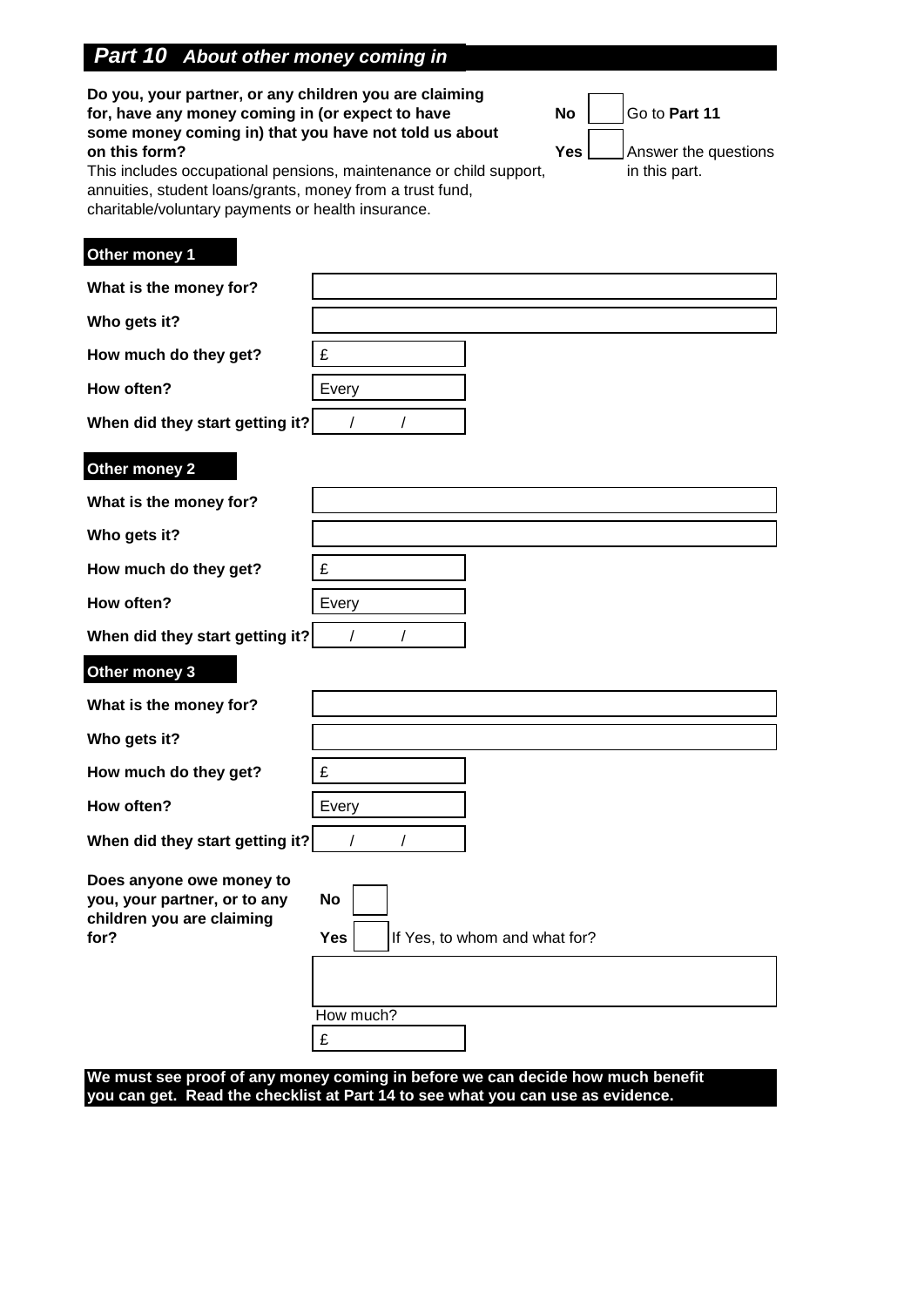# **Part 11 About bank accounts, savings, investments and property**

This includes cash, current accounts and savings accounts with a bank or building society, Post Office accounts, Premium Bonds, National Savings Certificates and stocks and shares.

| Do you or your partner have<br>any bank, building society<br>or post office accounts? | No<br><b>Yes</b><br>of paper and send with this form.        | Tell us about these accounts. If there are more than 4<br>accounts, tell us about the others on a separate piece |
|---------------------------------------------------------------------------------------|--------------------------------------------------------------|------------------------------------------------------------------------------------------------------------------|
|                                                                                       | If you are sending a separate piece of paper, tick this box. |                                                                                                                  |
|                                                                                       | Name of Bank or Building Society                             | Account number                                                                                                   |
|                                                                                       | Whose name is the account in?                                | How much is in the account?                                                                                      |
|                                                                                       | Name of Bank or Building Society                             | Account number                                                                                                   |
|                                                                                       | Whose name is the account in?                                | How much is in the account?                                                                                      |
|                                                                                       | Name of Bank or Building Society                             | Account number                                                                                                   |
|                                                                                       | Whose name is the account in?                                | How much is in the account?                                                                                      |
|                                                                                       | Name of Bank or Building Society                             | Account number                                                                                                   |
|                                                                                       | Whose name is the account in?                                | How much is in the account?                                                                                      |
| Do you or your partner<br>have any premium bonds?                                     | <b>No</b><br>Value<br><b>Yes</b><br>£                        |                                                                                                                  |
| Do you or your partner<br>have any National Savings<br><b>Certificates?</b>           | <b>No</b><br><b>Yes</b><br>Issue number<br>Issue number      | Value<br>How many?<br>£<br>Value<br>How many?<br>£                                                               |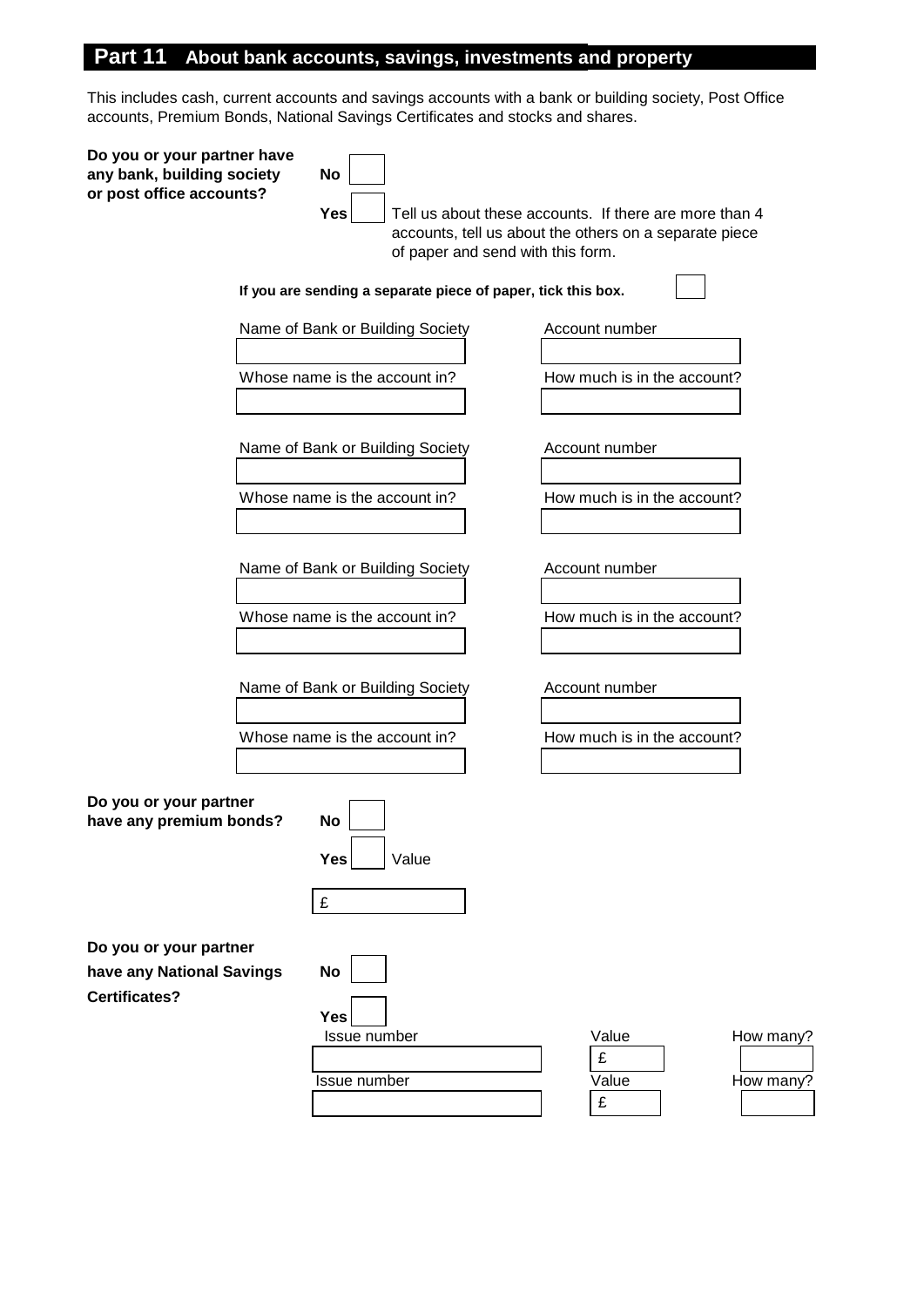## **Part 11 About bank accounts, savings, investments and property - continued**

| Do you or your partner<br>have any stocks, shares,<br>bonds or unit trusts?                                                             | No<br><b>Yes</b><br>How many?<br>Company name<br>How many?<br>Company name                                                                                                                       |
|-----------------------------------------------------------------------------------------------------------------------------------------|--------------------------------------------------------------------------------------------------------------------------------------------------------------------------------------------------|
| Do you or your partner<br>own or partly own any land<br>or property other than the<br>home you live in, in either the<br>UK or abroad?  | <b>No</b><br><b>Yes</b><br>Tick Yes, even if you have a mortgage or loan for the property.<br>Please write the address in the box below - we will write to you.                                  |
| Do you or your partner<br>have any other savings,<br>capital or investments?<br>This includes cash, ISAs,<br>Income Bonds, compensation | No<br><b>Yes</b><br>Tell us about this.                                                                                                                                                          |
| or any other money you haven't<br>told us about on the form?                                                                            |                                                                                                                                                                                                  |
| Do any children you are<br>claiming for own any land<br>or property or have any<br>money or property held in<br>trust?                  | No<br>Yes<br>Tell us about this                                                                                                                                                                  |
|                                                                                                                                         |                                                                                                                                                                                                  |
| Do any of your savings or<br>investments include money<br>from the sale of a house?                                                     | <b>No</b><br>Yes<br>Tell us about this                                                                                                                                                           |
|                                                                                                                                         |                                                                                                                                                                                                  |
|                                                                                                                                         | We must see proof of savings, capital and investments before we can decide how much benefit you                                                                                                  |
|                                                                                                                                         | can get. Bank statements or passbooks must show the last two months transactions. Other items<br>of proof may include certificates for premium bonds and stocks and shares. We must see original |

**documents, not copies.**

## **Part 12 Anything else you need to tell us**

Use this box to tell us anything else you think we should know about. Use a separate sheet and attach it to this form if you need to.

**If you are sending a separate piece of paper, tick this box.**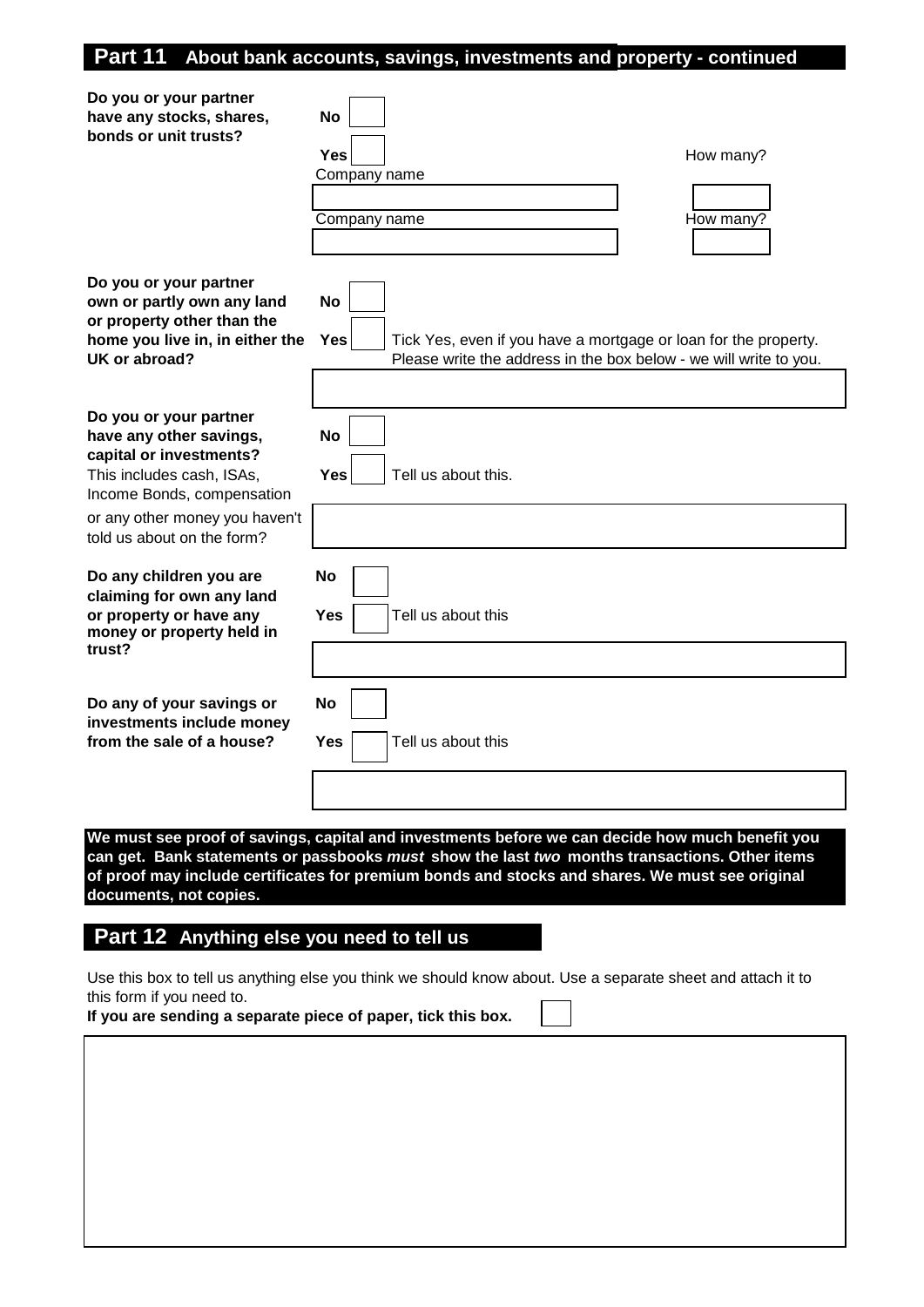## **Part 13 Backdating**

We usually award benefit from the Monday after the day we receive your claim. We may be able to pay benefit from an earlier date if you have a good reason for not claiming earlier. If you want us to consider paying your benefit from an earlier date, tell us when you want benefit from and why you did not claim earlier. We will not backdate your benefit unless you have a good reason for not claiming earlier, and that good reason exists for all of the period.

You must provide evidence of the reason, for example, letters from your doctor or social worker.

Please note that we cannot backdate for any period more than 1 month for working age customers and 3 months for pension age customers. Failure to make enquiries earlier and ignorance of the benefit scheme are not considered good reason for not claiming earlier.

**If you want us to start paying your benefit from an earlier date, tell us when you want to claim from.** 

**Were your circumstances the same Monders in No. 18. Income and proof income and proof income and proof income and proof income and proof income and proof of**  $\mathbb{N}$ as they are on this form?

| No  | If no, provide details below and proof of income and<br>savings. |
|-----|------------------------------------------------------------------|
| Yes |                                                                  |

**Provide the reasons you did not claim sooner. These reasons must have been continuous throughout the period of the backdate request.**

# **Part 14 Checklist**

Please tick to tell us what proof you are sending with this form. We must see **original** documents, not copies. Please do not send valuable items through the post. If you can, bring them into our office we will take the details we need and give you the documents back straightaway. If you cannot get into the office, please phone us for more advice.

#### **If you do not provide all the proof we need, we might not be able to pay you any benefit. We need the same proof for your partner, if you have one, and for any adults living in your home.**

If you cannot send the proof we need at the moment, send the form back to us now and send the proof later. We can start to process your claim, **but we will not be able to pay you any benefit until we have all the proof.**

#### **Evidence of identity - only for new claims**

Such as birth certificate, marriage certificate, passport, National Insurance number card, medical card, driving licence, UK residence permit, EEC identity card or recent electricity bill. We may need to see several of these documents for each person (provide one item if photographic id and 2 if not).

#### **Evidence of National Insurance number**

Such as a National Insurance number card, payslips or letter from social security or the tax office.

#### **Evidence of self-employed earnings**

If you or your partner are self-employed, we need to see your accounts for the last financial year or if you have been trading for less than 6 months , a summary of your trading records so far. If you do not have up-to-date accounts, you should complete a Self-Employed earnings form.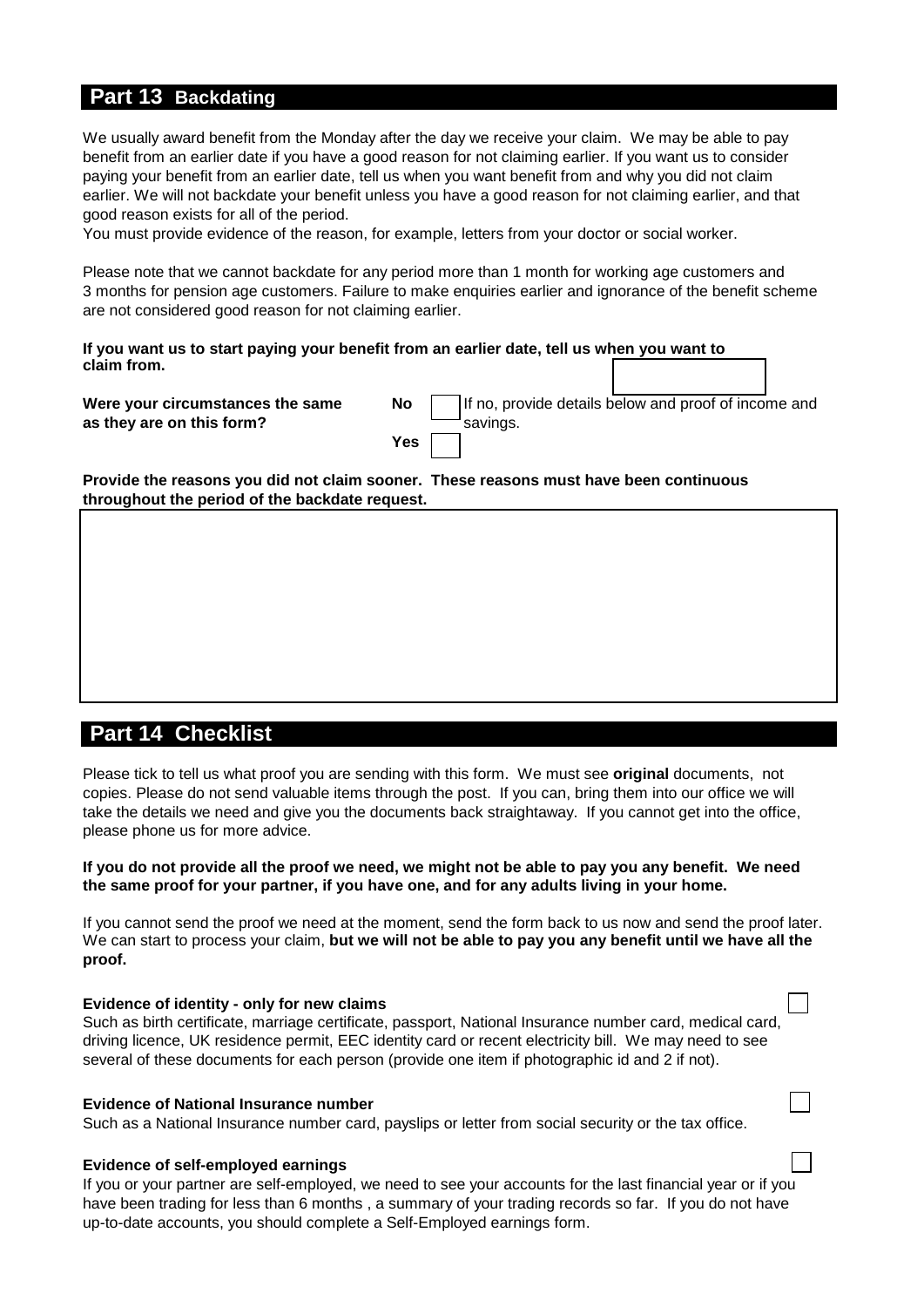### **Checklist - continued**

#### **Evidence of earnings**

This means your last 5 payslips if you are paid every week, your last 3 payslips if you are paid every 2 weeks or your last 2 payslips if you are paid every month. If you do not have your payslips, you can ask your employer to complete an Earnings Enquiry form.

#### **Evidence of other income**

Such as pension slips from a former employer, a letter from an insurance company showing the payments you get or a letter from the CSA or your former partner showing how much child support you are getting.

#### **Evidence of benefits, pensions and tax credits**

Such as current award notices or letters from the Department of Work and Pensions or Her Majesty's Revenue and Customs confirming how much you get. If you do not have proof, please let us know straight away.

#### **Evidence of bank accounts, savings, investments and property**

Such as all your bank, building society or post office books, **full** bank statements. These, **must** show details of any transactions for at least the last two months.

#### **Evidence of money paid out**

If you pay for registered child care, you should enclose receipts for the payments you make.

## **Part 15 How information about you will be used**

We need the information on this form in order to determine if you are entitled to Housing Benefit and/or Council Tax Reduction and to process your application.

The Security Administration Act 1992, The Welfare Reform Act 2012 and the Local Government Finance Act 1992 is the legal basis for processing your personal information.

The information may be shared as follows:

- Within the local authority, with other local authorities, Audit Scotland, the Department for Work and Pensions the Scottish Government and Her Majesty's Revenues and Customs to detect, investigate and prevent fraud.
- With the Department for Work and Pensions and Her Majesty's Revenues and Customs, to verify and check accuracy of information provided, amending or supplementing such information.
- With the Department for Work and Pensions, Her Majesty's Revenues and Customs and debt collection partners, to pursue outstanding Housing Benefit overpayments.
- Within the local authority to help improve the services provided by the Council, such as information relating to other Council Tax discounts/exemptions.

Any medical information that you provide to support any application for discount/exemption is treated as special category personal data and will only be disclosed to third parties as necessary for the operation and administration of Housing Benefit and /or Council Tax Reduction.

For more information about how we process information, how long we retain the information, or the right to complain please contact us or visit

#### <http://www.orkney.gov.uk/Online-Services/privacy.htm>

If you are unable to access the Council's website you can request a paper copy from the Council. Users of smartphones can also scan the code below to access the information.